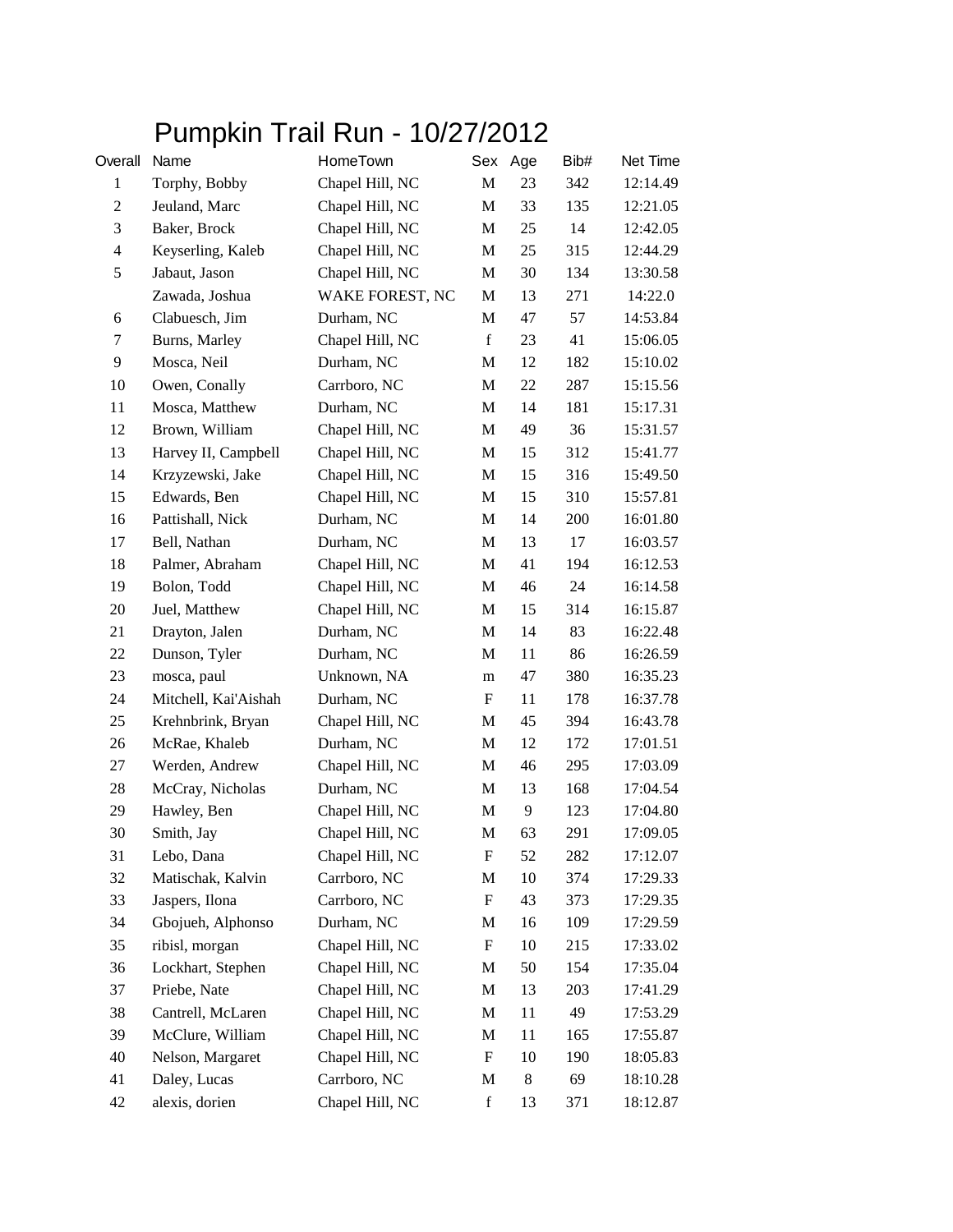| 43 | Easthom, James                         | Chapel Hill, NC  | m                         | 48    | 309 | 18:16.05 |
|----|----------------------------------------|------------------|---------------------------|-------|-----|----------|
| 44 | McWilliam-Grench, Dunc Chapel Hill, NC |                  | m                         | 14    | 284 | 18:25.79 |
| 45 | morken, inga                           | Unknown, NA      | f                         | 10    | 388 | 18:27.57 |
| 46 | Wilks, Justin                          | Durham, NC       | M                         | 12    | 258 | 18:29.81 |
| 47 | O'Grady, Frances                       | Chapel Hill, NC  | $\boldsymbol{\mathrm{F}}$ | 13    | 192 | 18:32.83 |
| 48 | Carter, James                          | Durham, NC       | M                         | 34    | 50  | 18:35.35 |
| 49 | Medley, Leona                          | Durham, NC       | F                         | 14    | 175 | 18:42.33 |
| 50 | Price, Daniel                          | Chapel Hill, NC  | M                         | 9     | 202 | 18:42.76 |
| 51 | Van Voorhis, Meg                       | Carrboro, NC     | F                         | 28    | 372 | 18:43.53 |
| 52 | Thomas, Mahogani                       | Durham, NC       | F                         | 12    | 248 | 18:53.54 |
| 53 | Kennedy, Scott                         | Durham, NC       | M                         | 10    | 139 | 19:00.03 |
| 54 | Porter, Reese                          | Carrboro, NC     | M                         | 12    | 333 | 19:04.14 |
| 55 | Hickerson, Michelle                    | Chapel Hill, NC  | $\boldsymbol{\mathrm{F}}$ | 43    | 128 | 19:07.87 |
| 56 | Foster, Eden                           | Durham, NC       | M                         | $8\,$ | 100 | 19:09.83 |
| 57 | Dadolf, Jason                          | Chapel Hill, NC  | M                         | 11    | 68  | 19:13.83 |
| 58 | Mathis, Ethan                          | Durham, NC       | M                         | 9     | 159 | 19:14.54 |
| 59 | Mitchell, KeKoa                        | Durham, NC       | F                         | 10    | 179 | 19:25.07 |
| 60 | Penny-Campbell, Akoya                  | Durham, NC       | F                         | 10    | 201 | 19:25.35 |
|    |                                        |                  |                           |       |     |          |
| 61 | Dobbs, Summer                          | Durham, NC       | F                         | 12    | 78  | 19:28.79 |
| 62 | Bowdry, Ashlan                         | Durham, NC       | F                         | 12    | 29  | 19:32.08 |
| 63 | Turner, Carsyn                         | Chapel Hill, NC  | F                         | 12    | 293 | 19:34.52 |
| 64 | Martin, Jeff                           | DURHAM, NC       | M                         | 29    | 318 | 19:34.76 |
| 65 | Werden, Jeremy                         | Chapel Hill, NC  | M                         | 15    | 297 | 19:35.30 |
| 66 | Palmer, Bridget                        | Chapel Hill, NC  | F                         | 11    | 195 | 19:36.82 |
| 67 | visser, lauren                         | Carrboro, NC     | $\mathbf f$               | 23    | 343 | 19:38.53 |
| 68 | tart, duncan                           | Unknown, NA      | m                         | 12    | 382 | 19:39.89 |
| 69 | o'connor, jack                         | Unknown, NA      | m                         | 12    | 385 | 19:39.89 |
| 70 | Miller, Alexander                      | Chapel Hill, NC  | M                         | 29    | 177 | 19:40.02 |
| 71 | Dekaney, Kyle                          | Pittsboro, NC    | M                         | 11    | 74  | 19:40.17 |
| 72 | Ginsberg, Dreizin                      | Durham, NC       | M                         | 8     | 346 | 19:41.36 |
| 73 | Cohen, Lena                            | Carrboro, NC     | F                         | 12    | 61  | 19:42.33 |
| 74 | Weeks, Gillian                         | Carrboro, NC     | F                         | 12    | 254 | 19:42.56 |
| 75 | Robinson, Taylor                       | Durham, NC       | F                         | 10    | 217 | 19:45.58 |
| 76 | mcadams, lesley                        | Durham, NC       | f                         | 37    | 320 | 19:47.74 |
| 77 | Will, Roch                             | Mebane, NC       | M                         | 56    | 259 | 19:51.03 |
| 78 | Herndon, Donovan                       | Durham, NC       | M                         | 11    | 127 | 19:53.52 |
| 79 | Ho, Elena                              | Chapel Hill, NC  | $\mathbf f$               | 35    | 131 | 19:53.77 |
| 80 | Hickerson, Natalie                     | Chapel Hill, NC  | F                         | 12    | 129 | 19:56.18 |
| 81 | Narayan, Drew                          | Chapel Hill, NC  | M                         | 37    | 186 | 19:58.24 |
| 82 | Dempsey, Jillian                       | Chapel Hill, NC  | $\boldsymbol{\mathrm{F}}$ | 29    | 76  | 19:58.32 |
| 83 | Narayan, Shaan                         | Chapel Hill, NC  | M                         | 9     | 188 | 19:58.79 |
| 84 | Staley, David                          | Hillsborough, NC | M                         | 28    | 238 | 20:02.73 |
| 85 | Palmer, Morgan                         | Chapel Hill, NC  | $\boldsymbol{\mathrm{F}}$ | 8     | 196 | 20:03.62 |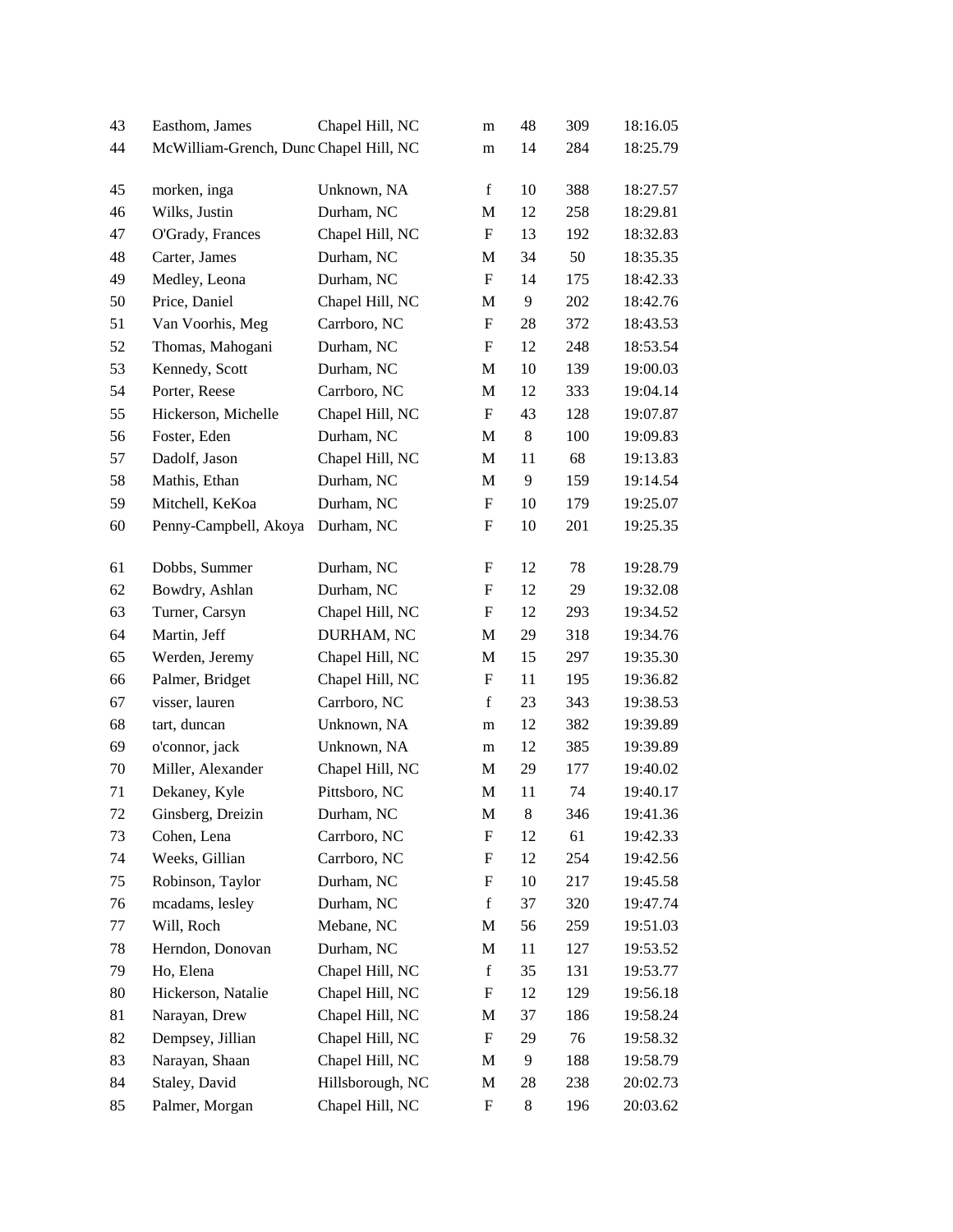| 86  | Thomas, Janaeshia                   | Durham, NC       | $\boldsymbol{\mathrm{F}}$ | 12         | 247            | 20:05.09 |
|-----|-------------------------------------|------------------|---------------------------|------------|----------------|----------|
| 87  | Browne, Eric                        | Durham, NC       | M                         | 8          | 37             | 20:06.05 |
| 88  | Dekker, Anneke                      | Durham, NC       | $\boldsymbol{\mathrm{F}}$ | 12         | 75             | 20:06.10 |
| 89  | Reisinger, Max                      | Chapel Hill, NC  | M                         | 9          | 384            | 20:06.30 |
| 90  | Althouse, Dan                       | Chapel Hill, NC  | M                         | 45         | 8              | 20:06.58 |
| 91  | Kohler, Rebecca                     | Carrboro, NC     | $\mathbf F$               | 47         | 279            | 20:06.77 |
| 92  | Majette, Malik                      | Durham, NC       | M                         | 15         | 158            | 20:10.15 |
| 93  | Christianson, Gabe                  | Chapel Hill, NC  | M                         | 11         | 55             | 20:10.33 |
| 94  | farer, luc                          | Chapel Hill, NC  | m                         | $8\,$      | 364            | 20:11.59 |
| 95  | Tarantino, Lisa                     | Chapel Hill, NC  | $\boldsymbol{\mathrm{F}}$ | 45         | 244            | 20:11.80 |
| 96  | Parker, Caroline                    | Chapel Hill, NC  | $\boldsymbol{\mathrm{F}}$ | 11         | 326            | 20:13.79 |
| 97  | Parker, Nolan                       | Chapel Hill, NC  | M                         | 9          | 198            | 20:14.53 |
| 98  | dodge, grace                        | Snow Camp, NC    | $\mathbf f$               | 11         | 79             | 20:14.76 |
| 99  | Brewer-Jensen, Torin                | Snow Camp, NC    | M                         | 14         | 34             | 20:16.58 |
| 100 | Yusko, Sara                         | DURHAM, NC       | F                         | 23         | 268            | 20:18.55 |
| 101 | Crook, Lillian                      | Carrboro, NC     | $\boldsymbol{\mathrm{F}}$ | 11         | 276            | 20:19.03 |
| 102 | mabe, lizzie                        | Carrboro, NC     | F                         | 11         | 156            | 20:19.31 |
| 103 | belitsky, catherine                 | Unknown, NA      | f                         | 48         | 370            | 20:23.35 |
| 104 | Rana, Joseph                        | Chapel Hill, NC  | M                         | 48         | 209            | 20:24.55 |
| 105 | SIEGLING, CATHERINI Chapel Hill, NC |                  | F                         | 11         | 228            | 20:24.58 |
| 106 | Reisinger, Deb                      | Chapel Hill, NC  | F                         | 43         | 210            | 20:25.53 |
| 107 | Wright, Jessica                     | Durham, NC       | F                         | 12         | 266            | 20:28.78 |
| 108 | Althouse, Owen                      | Chapel Hill, NC  | M                         | 10         | 10             | 20:28.79 |
| 109 | Adams, Jennifer                     | Pittsboro, NC    | $\boldsymbol{\mathrm{F}}$ | 36         | 3              | 20:29.56 |
| 110 | Hawley, Matthew                     | Chapel Hill, NC  | M                         | $\sqrt{6}$ | 124            | 20:33.77 |
| 111 | Rexford, Frank                      | Chapel Hill, NC  | M                         | 53         | 387            | 20:34.02 |
| 112 | Hammond, Phil                       | Chapel Hill, NC  | M                         | 45         | 122            | 20:34.05 |
| 113 | Adams, Jackson                      | Pittsboro, NC    | M                         | $8\,$      | $\overline{2}$ | 20:34.80 |
| 114 | Timothy, Kevin                      | Chapel Hill, NC  | M                         | 10         | 341            | 20:38.77 |
| 115 | Desormeau, Marc                     | Chapel Hill, NC  | M                         | 42         | 77             | 20:46.56 |
| 116 | Bennett, Marie                      | Durham, NC       | $\mathbf F$               | 10         | 18             | 20:52.69 |
| 117 | Tallmadge, Zoe                      | Durham, NC       | F                         | 11         | 243            | 20:54.33 |
| 118 | Dodge, Mike                         | Snow Camp, NC    | M                         | 48         | 80             | 20:54.37 |
| 119 | Smith, Christy                      | Chapel Hill, NC  | F                         | 39         | 232            | 20:55.51 |
| 120 | Geer, Isaac                         | Durham, NC       | M                         | 7          | 110            | 20:55.85 |
| 121 | Calakos, Nicole                     | Chapel Hill, NC  | $\boldsymbol{\mathrm{F}}$ | 45         | 45             | 20:56.05 |
| 122 | Mead, Tyler                         | Chapel Hill, NC  | M                         | 45         | 174            | 20:56.27 |
| 123 | Crook, Robert                       | Carrboro, NC     | M                         | 49         | 277            | 20:57.02 |
| 124 | Morgan, Dominic                     | Durham, NC       | M                         | 9          | 180            | 21:00.37 |
| 125 | Miller, Ava                         | Chapel Hill, NC  | F                         | 8          | 351            | 21:04.08 |
| 126 | mosely, navia                       | Unknown, NA      | $\mathbf f$               | 10         | 390            | 21:10.16 |
| 127 | morken, chrishelle                  | Unknown, NA      | $\mathbf f$               | 42         | 389            | 21:12.30 |
| 128 | Allen, Jeffery                      | Hillsborough, NC | M                         | 46         | 344            | 21:12.76 |
| 129 | cudahy, patrick                     | Carrboro, NC     | M                         | 40         | 66             | 21:13.03 |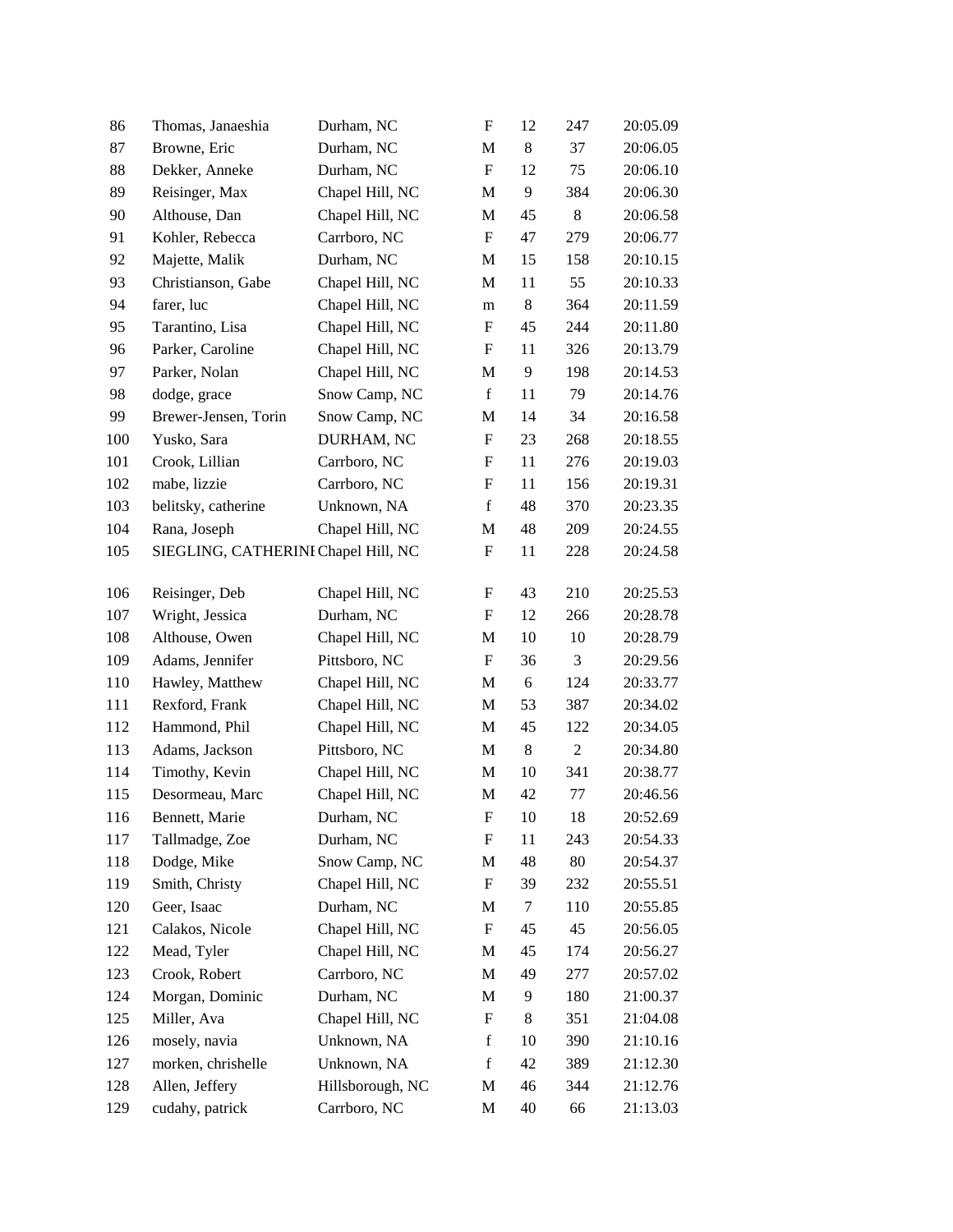| 130 | Dunston, Victoria                      | Durham, NC        | $\boldsymbol{\mathrm{F}}$ | 9                | 87  | 21:13.95 |
|-----|----------------------------------------|-------------------|---------------------------|------------------|-----|----------|
| 131 | Brewer-Jensen, Ella                    | Snow Camp, NC     | $\boldsymbol{\mathrm{F}}$ | 17               | 30  | 21:21.08 |
| 132 | Magee, Robin                           | DURHAM, NC        | $\boldsymbol{\mathrm{F}}$ | 49               | 157 | 21:22.30 |
| 133 | Jimenez, Sergio                        | Carrboro, NC      | M                         | 11               | 136 | 21:23.24 |
| 134 | Brewer-Jensen, Katherine Snow Camp, NC |                   | $\boldsymbol{\mathrm{F}}$ | 43               | 32  | 21:23.59 |
| 135 | Luna, Marcy                            | Chapel Hill, NC   | F                         | 40               | 155 | 21:38.35 |
| 136 | Palmer, Kenneth                        | <b>GRAHAM, NC</b> | M                         | 30               | 325 | 21:44.34 |
| 137 | tart, finn                             | Unknown, NA       | m                         | 8                | 383 | 21:44.62 |
| 138 | Hede, Karyn                            | Chapel Hill, NC   | $\boldsymbol{\mathrm{F}}$ | 48               | 125 | 21:47.51 |
| 139 | Brewer-Jensen, Hannah                  | Snow Camp, NC     | $\boldsymbol{\mathrm{F}}$ | 18               | 31  | 21:59.06 |
| 140 | Brewer-Jensen, Paul                    | Snow Camp, NC     | M                         | 46               | 33  | 21:59.29 |
| 141 | Zolotor, Adam                          | Carrboro, NC      | M                         | 41               | 272 | 21:59.61 |
| 142 | Zolotor, Anna                          | Carrboro, NC      | $\boldsymbol{\mathrm{F}}$ | 11               | 273 | 21:59.87 |
| 143 | Quinn, leo                             | Chapel Hill, NC   | M                         | 9                | 334 | 22:02.82 |
| 144 | Cheong, Jiyu                           | Chapel Hill, NC   | $\boldsymbol{\mathrm{F}}$ | 15               | 345 | 22:03.60 |
| 145 | Nolting, Jessica                       | Chapel Hill, NC   | F                         | 16               | 356 | 22:03.88 |
| 146 | Schanzer, Hannah                       | Chapel Hill, NC   | F                         | 15               | 337 | 22:04.31 |
| 147 | Kennedy, Tammy                         | Durham, NC        | $\boldsymbol{\mathrm{F}}$ | 43               | 140 | 22:06.33 |
| 148 | Atchison, Gregory                      | Chapel Hill, NC   | M                         | 56               | 13  | 22:07.32 |
| 149 | Easthom, Emily                         | Chapel Hill, NC   | $\boldsymbol{\mathrm{F}}$ | 13               | 307 | 22:07.49 |
| 150 | Haines, Julia                          | Chapel Hill, NC   | F                         | 16               | 119 | 22:08.04 |
| 151 | Haines, Allison                        | Chapel Hill, NC   | F                         | 13               | 116 | 22:08.29 |
| 152 | Easthom, Haley                         | Chapel Hill, NC   | $\boldsymbol{\mathrm{F}}$ | 14               | 308 | 22:09.83 |
| 153 | Mullis, Randy                          | Carrboro, NC      | M                         | 52               | 183 | 22:10.11 |
| 154 | Milledge, Evan                         | Chapel Hill, NC   | M                         | 8                | 176 | 22:10.54 |
| 155 | clossick, keegan                       | Chapel Hill, NC   | m                         | 9                | 58  | 22:11.12 |
| 156 | Mullis, Robin                          | Carrboro, NC      | F                         | 55               | 286 | 22:11.27 |
| 157 | Bone, Mia                              | Chapel Hill, NC   | F                         | 9                | 26  | 22:11.27 |
| 158 | Clossick, Madigan                      | Chapel Hill, NC   | $\mathbf f$               | 12               | 59  | 22:11.61 |
| 159 | Unknown, 10                            | Unknown, NA       | $\mathbf U$               | $\boldsymbol{0}$ | 375 | 22:13.55 |
| 160 | Lange, Stacey                          | Chapel Hill, NC   | ${\bf F}$                 | 35               | 281 | 22:15.61 |
| 161 | tart, joseph                           | Unknown, NA       | m                         | 53               | 381 | 22:15.85 |
| 162 | donahue, beth                          | Chapel Hill, NC   | F                         | 42               | 82  | 22:16.10 |
| 163 | McDOnald, Makayla                      | Durham, NC        | F                         | 8                | 171 | 22:18.55 |
| 164 | Andre, Sean                            | Chapel Hill, NC   | M                         | 9                | 12  | 22:18.62 |
| 165 | Werden, Alex                           | Chapel Hill, NC   | M                         | 18               | 294 | 22:21.25 |
| 166 | Bolon, Nate                            | Chapel Hill, NC   | M                         | 15               | 300 | 22:21.27 |
| 167 | Snoh, Teteateh                         | Durham, NC        | F                         | 10               | 234 | 22:23.09 |
| 168 | Fiorito, Agustin                       | Chapel Hill, NC   | M                         | 41               | 98  | 22:28.54 |
| 169 | Fiorito, Teresa                        | Chapel Hill, NC   | $\boldsymbol{\mathrm{F}}$ | 10               | 99  | 22:28.80 |
| 170 | Farrell, Juan                          | Atlanta, GA       | M                         | 28               | 94  | 22:29.05 |
| 171 | Vann, Ryan                             | Chapel Hill, NC   | M                         | 13               | 252 | 22:29.80 |
| 172 | Daley, Nora                            | Carrboro, NC      | F                         | 7                | 70  | 22:36.05 |
| 173 | Brown, Hailey                          | Chapel Hill, NC   | F                         | 14               | 35  | 22:36.87 |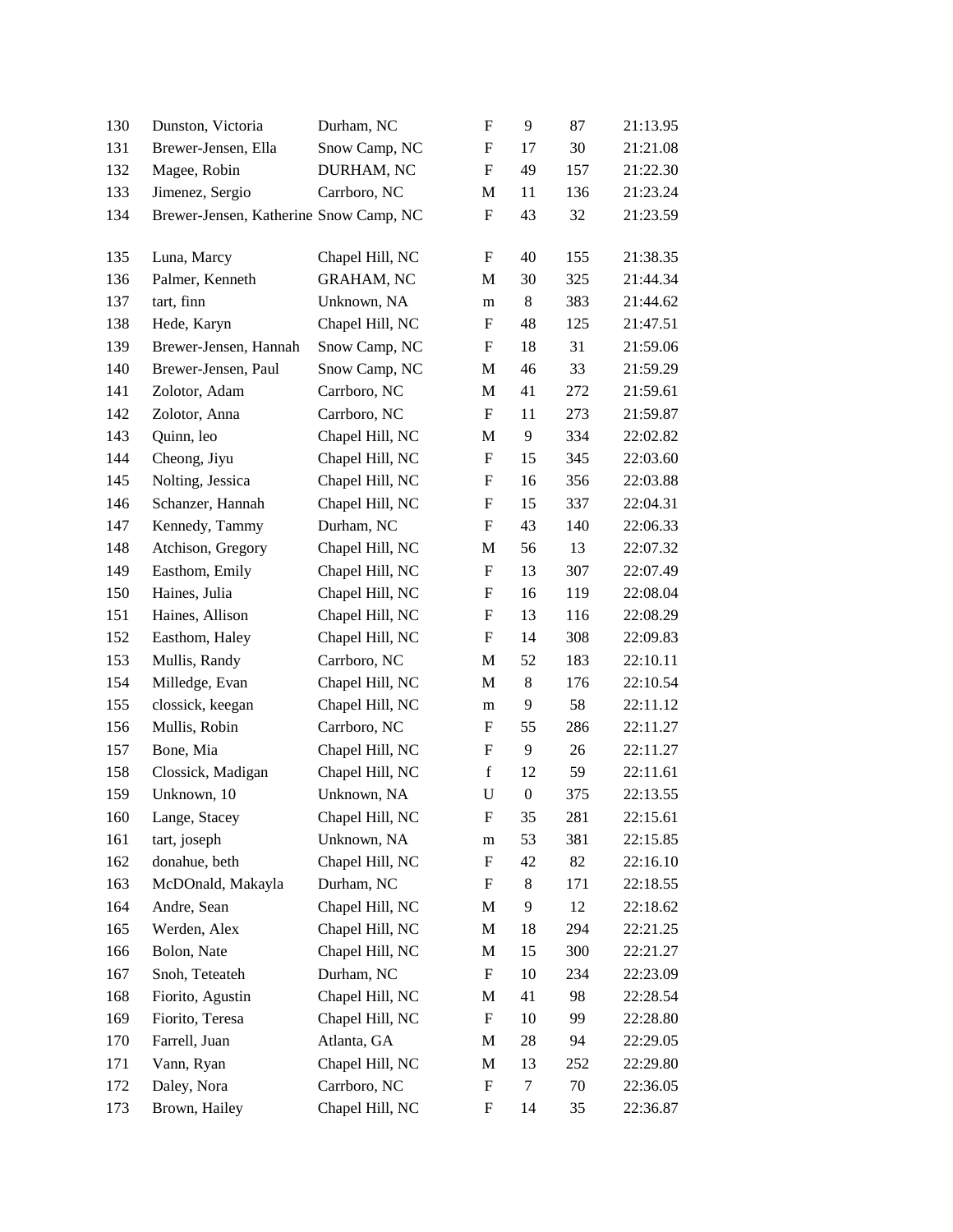| 174 | Smar, Patricia      | Chapel Hill, NC  | $\boldsymbol{\mathrm{F}}$ | 26    | 340    | 22:37.24 |
|-----|---------------------|------------------|---------------------------|-------|--------|----------|
| 175 | davis, jonathan     | Durham, NC       | M                         | 31    | 71     | 22:38.99 |
| 176 | Davis, Valerie      | Durham, NC       | $\boldsymbol{\mathrm{F}}$ | 33    | 72     | 22:39.00 |
| 177 | gangemi, mayayla    | Unknown, NA      | $\mathbf f$               | 10    | 391    | 22:40.56 |
| 178 | gangemi, ava mae    | Unknown, NA      | $\mathbf f$               | 8     | 392    | 22:42.29 |
| 179 | ribisl, claire      | Chapel Hill, NC  | $\boldsymbol{\mathrm{F}}$ | 8     | 214    | 22:50.56 |
| 180 | Kleinman, Dawn      | Carrboro, NC     | F                         | 47    | 141    | 22:51.55 |
| 181 | white, anna         | Carrboro, NC     | $\mathbf f$               | 6     | 376    | 22:52.86 |
| 182 | McCray, Bailey      | Durham, NC       | F                         | 12    | 167    | 22:53.28 |
| 183 | Addison, savanna    | Durham, NC       | F                         | 11    | 5      | 23:00.17 |
| 184 | Staley, Kristin     | Hillsborough, NC | $\boldsymbol{\mathrm{F}}$ | 29    | 239    | 23:00.58 |
| 185 | Baker, Doug         | Hillsborough, NC | M                         | 48    | 386    | 23:01.76 |
| 186 | Neiswender, Michael | Chapel Hill, NC  | $\mathbf M$               | 51    | 189    | 23:02.99 |
| 187 | Porter, Liam        | Carrboro, NC     | M                         | 8     | 332    | 23:07.86 |
| 188 | Porter, Greg        | Carrboro, NC     | M                         | 50    | 331    | 23:08.54 |
| 189 | white, hailey       | Carrboro, NC     | $\mathbf f$               | $8\,$ | 378    | 23:09.52 |
| 190 | White, Tricia       | Carrboro, NC     | F                         | 36    | 377    | 23:11.32 |
| 191 | Gavin, Eric         | Durham, NC       | M                         | 11    | 104    | 23:11.96 |
| 192 | Miller, James       | Chapel Hill, NC  | M                         | 39    | 352    | 23:12.84 |
| 193 | Feldt, Ethan        | Chapel Hill, NC  | M                         | 9     | 95     | 23:15.25 |
| 194 | Fowler, Natalie     | Chapel Hill, NC  | F                         | 42    | 101    | 23:15.76 |
| 195 | Freeman, Shelby     | Chapel Hill, NC  | F                         | 9     | 102    | 23:19.37 |
| 196 | Cathcart, Erin      | Chapel Hill, NC  | F                         | 33    | 51     | 23:23.28 |
| 197 | Klett, Nicole       | Chapel Hill, NC  | F                         | 39    | 142    | 23:25.84 |
| 198 | Keith, James        | Durham, NC       | M                         | 9     | 138    | 23:28.05 |
| 199 | Luck, Langston      | Chapel Hill, NC  | M                         | 10    | 396    | 23:34.05 |
| 200 | Allen, Ryker        | Chapel Hill, NC  | M                         | 8     | $\tau$ | 23:34.28 |
| 201 | Burt, Deoni         | Durham, NC       | $\boldsymbol{\mathrm{F}}$ | 9     | 42     | 23:36.56 |
| 202 | Zachary, Abby       | Chapel Hill, NC  | $\boldsymbol{F}$          | 10    | 269    | 23:37.79 |
| 203 | Zachary, Dan        | Chapel Hill, NC  | M                         | 50    | 270    | 23:38.04 |
| 204 | Wiegerink, Robin    | Chapel Hill, NC  | F                         | 49    | 255    | 23:39.56 |
| 205 | Caiola, Marie       | Chapel Hill, NC  | F                         | 11    | 44     | 23:40.85 |
| 206 | Kiesenhofer, Josef  | Durham, NC       | M                         | 9     | 349    | 23:41.34 |
| 207 | Caiola, Courtney    | Chapel Hill, NC  | F                         | 42    | 43     | 23:44.02 |
| 208 | Bauer, Dana         | Durham, NC       | F                         | 38    | 298    | 23:45.80 |
| 209 | Tate, Clara         | Chapel Hill, NC  | F                         | 10    | 360    | 23:51.11 |
| 210 | Kiesenhofer, Terri  | Durham, NC       | F                         | 39    | 350    | 23:54.60 |
| 211 | McClure, Elizabeth  | Chapel Hill, NC  | F                         | 44    | 162    | 23:59.63 |
| 212 | Bolon, Roxane       | Chapel Hill, NC  | F                         | 11    | 301    | 24:00.76 |
| 213 | Knight, Ann Marie   | Chapel Hill, NC  | F                         | 8     | 146    | 24:00.91 |
| 214 | riggsbee, wendy     | Chapel Hill, NC  | F                         | 43    | 216    | 24:01.76 |
| 215 | Bolon, Meredith     | Chapel Hill, NC  | F                         | 47    | 299    | 24:01.82 |
| 216 | Melega, William     | Hillsborough, NC | M                         | 7     | 322    | 24:02.62 |
| 217 | Parker, Claire      | Chapel Hill, NC  | F                         | 7     | 327    | 24:09.14 |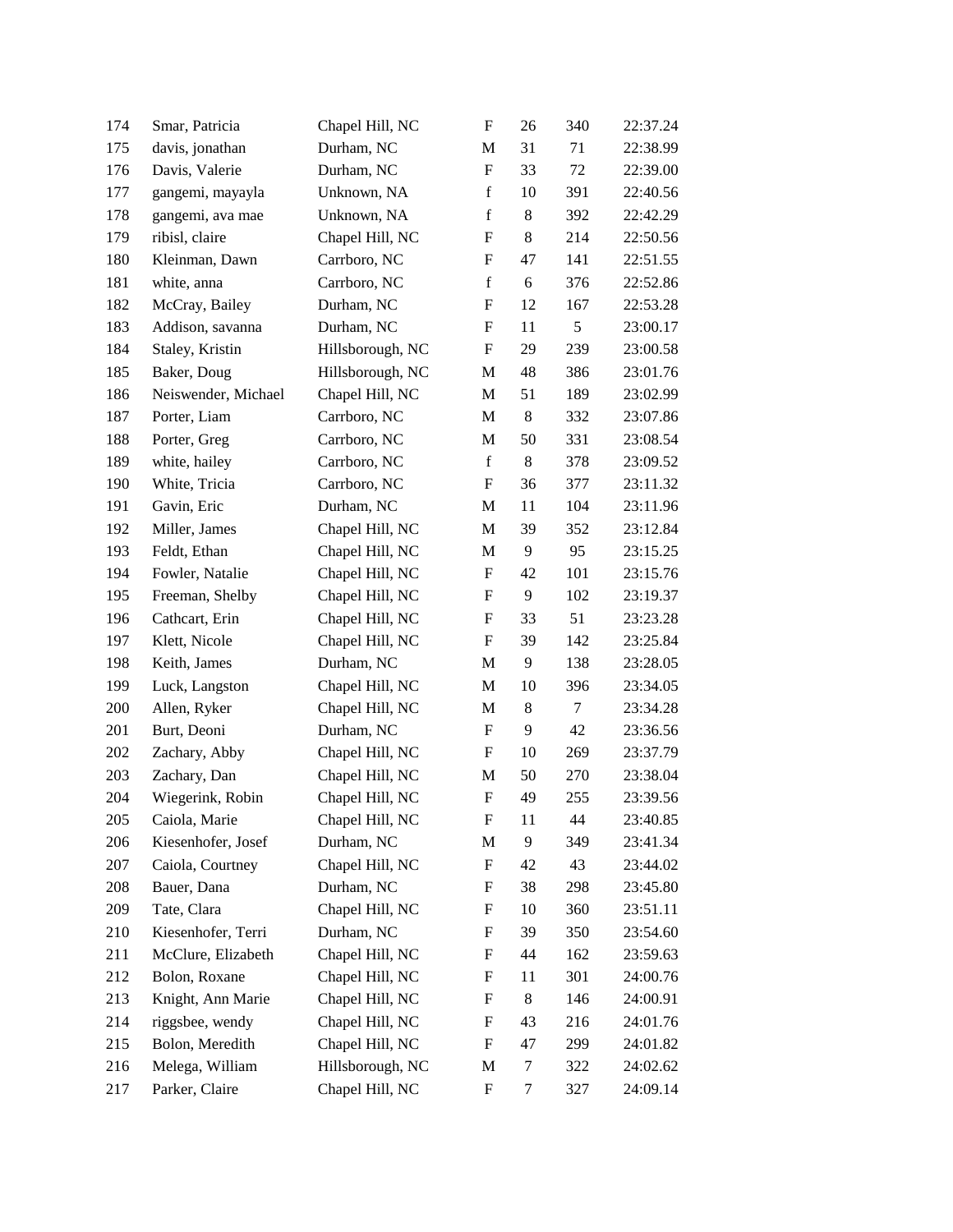| 218 | Elston, Timothy      | Chapel Hill, NC | $\boldsymbol{\mathrm{F}}$ | 46            | 90  | 24:10.73 |
|-----|----------------------|-----------------|---------------------------|---------------|-----|----------|
| 219 | Elston, Katherine    | Chapel Hill, NC | $\boldsymbol{\mathrm{F}}$ | 10            | 89  | 24:11.00 |
| 220 | Kossol, Matthew      | Chapel Hill, NC | M                         | 20            | 280 | 24:12.55 |
| 221 | Huemmer, Jacob       | Chapel Hill, NC | M                         | 11            | 132 | 24:13.25 |
| 222 | Huemmer, Matt        | Chapel Hill, NC | M                         | 46            | 133 | 24:14.48 |
| 223 | prytherch, elizabeth | Chapel Hill, NC | $\mathbf f$               | 10            | 357 | 24:15.12 |
| 224 | Sansom, Johua        | Durham, NC      | M                         | 9             | 221 | 24:21.79 |
| 225 | krehnbrink, pele     | Chapel Hill, NC | $\boldsymbol{\mathrm{F}}$ | 9             | 152 | 24:25.84 |
| 226 | Gayton, Liliahna     | Chapel Hill, NC | F                         | 8             | 106 | 24:31.79 |
| 227 | Gayton, Susan        | Chapel Hill, NC | F                         | 42            | 108 | 24:35.31 |
| 228 | Vann, Isabel         | Chapel Hill, NC | $\boldsymbol{\mathrm{F}}$ | 10            | 250 | 24:41.35 |
| 229 | Vann, Robin          | Chapel Hill, NC | M                         | 44            | 251 | 24:41.58 |
| 230 | Cantrell, Liane      | Chapel Hill, NC | $\boldsymbol{\mathrm{F}}$ | 42            | 48  | 24:42.58 |
| 231 | Cantrell, Baxter     | Chapel Hill, NC | M                         | 9             | 47  | 24:44.86 |
| 232 | McDaniel, Becca      | Chapel Hill, NC | F                         | 26            | 170 | 24:46.42 |
| 233 | Jones, Morgan        | Carrboro, NC    | F                         | 22            | 137 | 24:46.64 |
| 234 | Knight, Andrea       | Chapel Hill, NC | F                         | 42            | 145 | 24:52.35 |
| 235 | O'Grady, Julia       | Chapel Hill, NC | $\boldsymbol{\mathrm{F}}$ | 49            | 193 | 24:52.59 |
| 236 | Berreth, Jack        | Carrboro, NC    | M                         | 7             | 274 | 24:53.62 |
| 237 | krehnbrink, comet    | Chapel Hill, NC | M                         | $\mathfrak s$ | 151 | 24:56.09 |
| 238 | Berreth, Meg         | Carrboro, NC    | F                         | 42            | 275 | 24:57.08 |
| 239 | Charney, Julia       | Chapel Hill, NC | F                         | 10            | 54  | 24:57.56 |
| 240 | daniel, madeline     | Unknown, NA     | $\mathbf f$               | 21            | 400 | 24:59.34 |
| 241 | Shaw, Natalie        | Chapel Hill, NC | F                         | 45            | 227 | 24:59.85 |
| 242 | Charney, Amy         | Chapel Hill, NC | F                         | 44            | 52  | 25:00.25 |
| 243 | Shaw, Dave           | Chapel Hill, NC | M                         | 46            | 225 | 25:00.36 |
| 244 | Allen, Jentry        | Chapel Hill, NC | F                         | 10            | 6   | 25:02.08 |
| 245 | McAvoy, Greg         | Chapel Hill, NC | M                         | 51            | 160 | 25:11.29 |
| 246 | McAvoy-Bickford, Ben | Chapel Hill, NC | M                         | 8             | 161 | 25:12.04 |
| 247 | Berolzheimer, Nathan | Chapel Hill, NC | M                         | 62            | 23  | 25:21.33 |
| 248 | Chen, Shengqian      | Chapel Hill, NC | F                         | 27            | 304 | 25:31.55 |
| 249 | Tyson, Jaryn         | Chapel Hill, NC | F                         | 14            | 393 | 25:33.13 |
| 250 | Lockhart, Jennifer   | Chapel Hill, NC | F                         | 50            | 153 | 25:35.83 |
| 251 | Moseley, Emily       | Chapel Hill, NC | F                         | 39            | 323 | 25:45.91 |
| 252 | Esther, Ben          | Chapel Hill, NC | M                         | 8             | 311 | 25:46.81 |
| 253 | Rahn, Griffin        | Chapel Hill, NC | M                         | 9             | 206 | 26:04.80 |
| 254 | Rahn, Blake          | Chapel Hill, NC | M                         | 40            | 205 | 26:05.12 |
| 255 | rutenberry, anna     | Chapel Hill, NC | $\mathbf f$               | 11            | 366 | 26:10.30 |
| 256 | Christianson, Sharon | Chapel Hill, NC | F                         | 42            | 56  | 26:12.55 |
| 257 | Dunston, Phil        | Durham, NC      | M                         | 45            | 306 | 26:33.25 |
| 258 | mosea, kathy         | Unknown, NA     | $\mathbf f$               | 48            | 379 | 26:33.35 |
| 259 | Covington, Will      | Chapel Hill, NC | M                         | 6             | 305 | 26:34.86 |
| 260 | Clossick, Stephen    | Chapel Hill, NC | M                         | 46            | 60  | 26:38.04 |
| 261 | Ribisl, Kurt         | Chapel Hill, NC | M                         | 46            | 290 | 26:38.88 |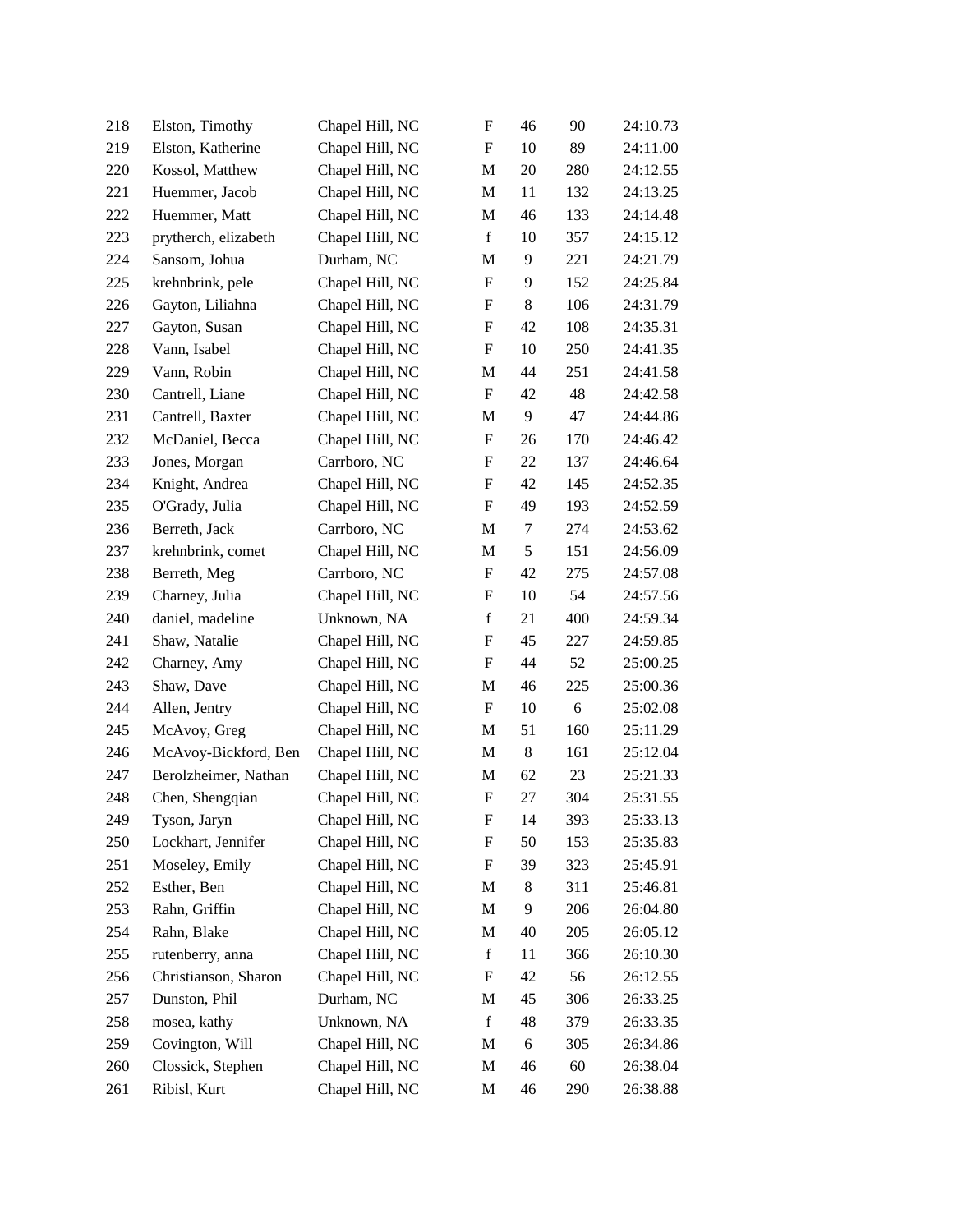| 262 | Ribisl, Kelly        | Chapel Hill, NC       | M                         | 6          | 289 | 26:40.55 |
|-----|----------------------|-----------------------|---------------------------|------------|-----|----------|
| 263 | Windham, Ellen       | Chapel Hill, NC       | $\boldsymbol{\mathrm{F}}$ | 10         | 263 | 26:47.81 |
| 264 | Windham, Scott       | Chapel Hill, NC       | $\mathbf M$               | 42         | 264 | 26:48.30 |
| 265 | Steffen, Cherie      | Mebane, NC            | $\boldsymbol{\mathrm{F}}$ | 34         | 240 | 27:07.55 |
| 266 | Grimsley, T          | Durham, NC            | F                         | 12         | 348 | 27:11.08 |
| 267 | rutenberry, mark     | Chapel Hill, NC       | m                         | 53         | 367 | 27:26.55 |
| 268 | Narayan, Jai         | Chapel Hill, NC       | $\mathbf M$               | $\tau$     | 187 | 27:31.33 |
| 269 | Tucker, Jenna        | Carrboro, NC          | F                         | 27         | 361 | 27:41.78 |
| 270 | Saussy, Lianne       | Chapel Hill, NC       | F                         | $8\,$      | 336 | 28:00.55 |
| 271 | Narayan, Aditee      | Chapel Hill, NC       | F                         | 38         | 185 | 28:02.07 |
| 272 | Pearson, David       | Hillsborough, NC      | $\mathbf M$               | 66         | 288 | 28:05.26 |
| 273 | Saussy, David        | Chapel Hill, NC       | $\mathbf M$               | 54         | 335 | 28:09.27 |
| 274 | Hinton, Danyell      | Durham, NC            | F                         | 10         | 130 | 28:10.90 |
| 275 | Murphy, Sue          | Chapel Hill, NC       | F                         | 48         | 184 | 28:15.60 |
| 276 | Althouse, Linda      | Chapel Hill, NC       | F                         | 46         | 9   | 28:29.28 |
| 277 | Miller, Melissa      | Chapel Hill, NC       | $\boldsymbol{\mathrm{F}}$ | 38         | 355 | 28:39.12 |
| 278 | Miller, Mason        | Chapel Hill, NC       | $\mathbf M$               | 6          | 354 | 28:39.60 |
| 279 | Miller, Liza         | Chapel Hill, NC       | $\boldsymbol{\mathrm{F}}$ | $\sqrt{5}$ | 353 | 28:45.08 |
| 280 | Quesada, Marianela   | <b>BURLINGTON, NC</b> | F                         | 38         | 204 | 28:52.49 |
| 281 | Bedell, Kristin      | Efland, NC            | F                         | 37         | 16  | 28:54.02 |
| 282 | Bedell, Alissa       | Efland, NC            | $\boldsymbol{\mathrm{F}}$ | 9          | 15  | 28:54.57 |
| 283 | Charney, Ava         | Chapel Hill, NC       | F                         | 5          | 53  | 28:57.35 |
| 284 | Stillerman, John     | Chapel Hill, NC       | $\mathbf M$               | 37         | 241 | 28:58.03 |
| 285 | Stillerman, Katie    | Chapel Hill, NC       | ${\bf F}$                 | 35         | 242 | 28:58.53 |
| 286 | Knight, Allen        | Chapel Hill, NC       | M                         | 49         | 144 | 29:11.77 |
| 287 | Rogers, Jasmine      | Durham, NC            | $\boldsymbol{\mathrm{F}}$ | 12         | 218 | 29:18.27 |
| 288 | Polish, Jackson      | Chapel Hill, NC       | $\mathbf M$               | 6          | 329 | 29:32.08 |
| 289 | Polish, Jeffrey      | Chapel Hill, NC       | M                         | 41         | 330 | 29:33.31 |
| 290 | Shaffer, Amanda      | Durham, NC            | F                         | 32         | 339 | 29:41.50 |
| 291 | Parks, Julianna      | Carrboro, NC          | F                         | 28         | 199 | 29:42.75 |
| 292 | O'Connell, Caela     | Carrboro, NC          | ${\bf F}$                 | 31         | 191 | 29:43.03 |
| 293 | Shatley, Carson      | Chapel Hill, NC       | $\mathbf F$               | 10         | 358 | 30:01.79 |
| 294 | Shatley, Gordon      | Mebane, NC            | $\mathbf M$               | 43         | 359 | 30:07.28 |
| 295 | griffin, carrie      | Pittsboro, NC         | F                         | 39         | 114 | 30:12.57 |
| 296 | DeCamp Palmer, Julie | Chapel Hill, NC       | F                         | 40         | 73  | 30:22.26 |
| 297 | mccluskey, linda     | Chapel Hill, NC       | $\mathbf f$               | 59         | 166 | 30:25.31 |
| 298 | Wilks, Jori          | Durham, NC            | F                         | 10         | 257 | 30:31.62 |
| 299 | Andre, Alison        | Chapel Hill, NC       | F                         | 48         | 11  | 30:37.33 |
| 300 | Eckel, Bettina       | Chapel Hill, NC       | F                         | 38         | 88  | 30:55.25 |
| 301 | Cryer, Melissa       | Carrboro, NC          | F                         | 36         | 65  | 30:56.27 |
| 302 | Cryer, Atticus       | Carrboro, NC          | M                         | $\tau$     | 62  | 30:56.31 |
| 303 | Wilks, Brian         | Durham, NC            | M                         | 41         | 256 | 30:57.05 |
| 304 | McRae, Zion          | Durham, NC            | M                         | 10         | 173 | 31:03.04 |
| 305 | Seta, Steve          | Chapel Hill, NC       | M                         | 49         | 224 | 31:05.53 |